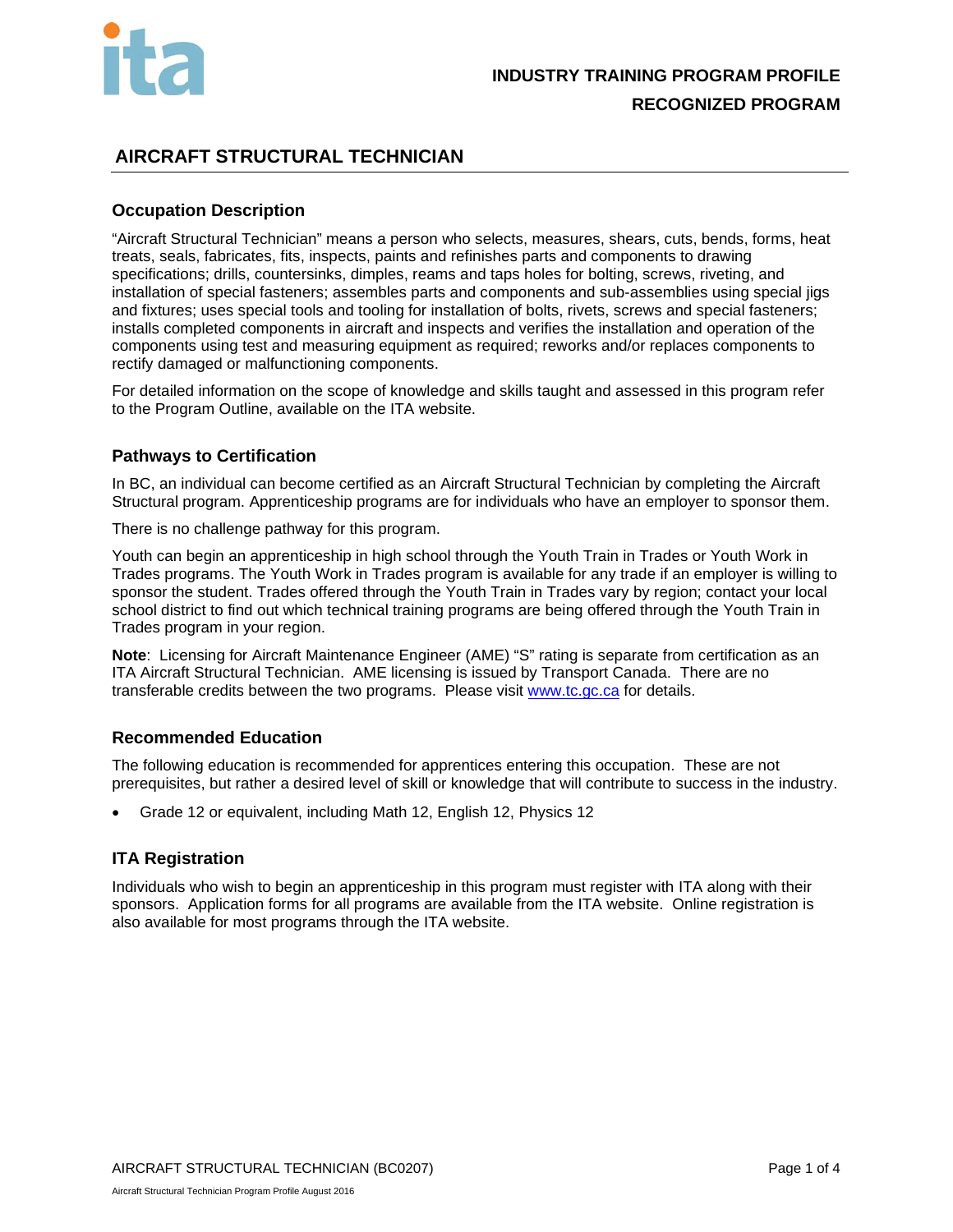

## **Apprenticeship Pathway**

This graphic provides an overview of the Aircraft Structural Technician apprenticeship pathway.



*\*Suggested duration based on 30-hour week*

#### CROSS-PROGRAM CREDITS

*Individuals who hold the credentials listed below are entitled to receive partial credit toward the completion requirements of this program*

None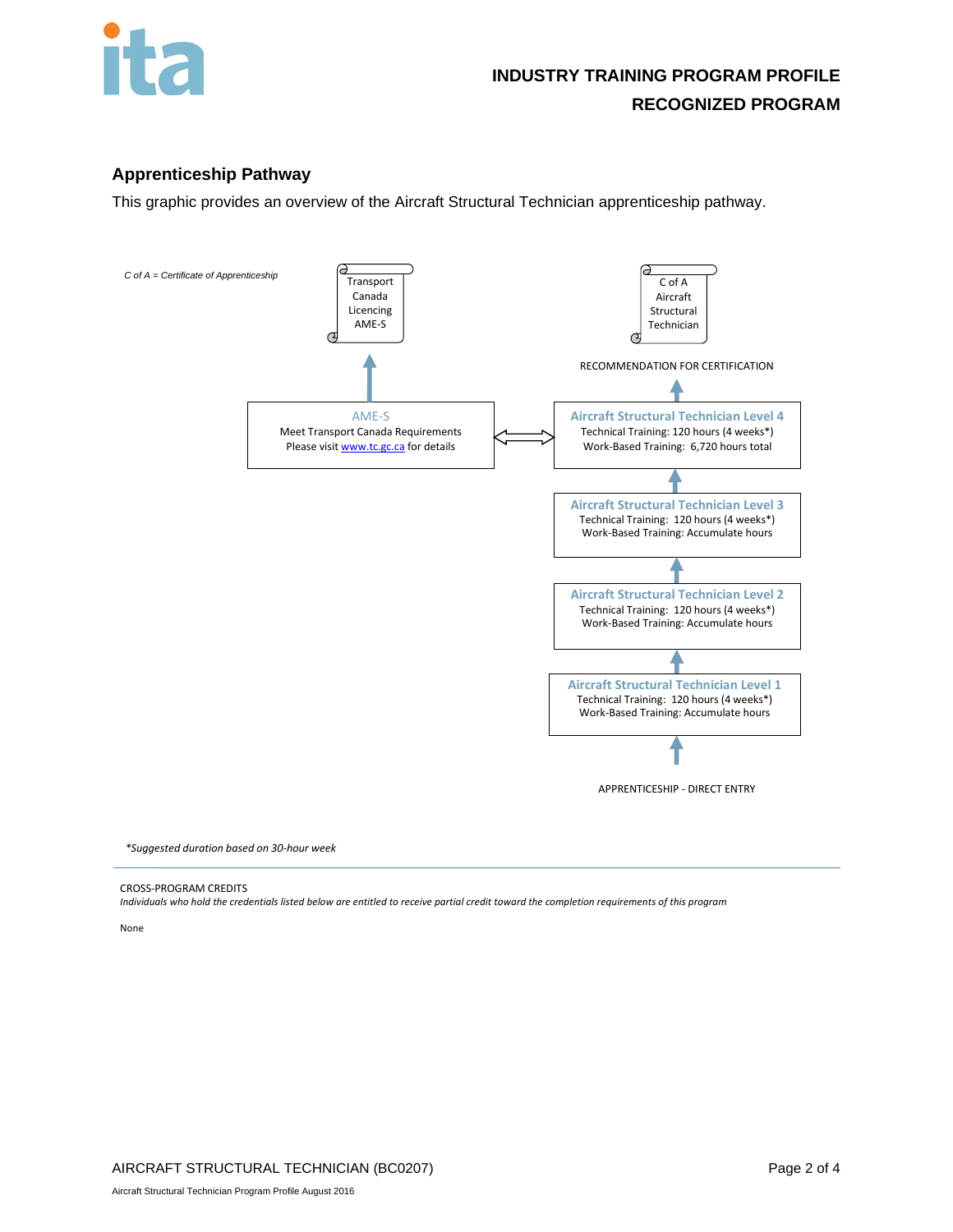

# **INDUSTRY TRAINING PROGRAM PROFILE RECOGNIZED PROGRAM**

|                                       | <b>Apprenticeship Program Standards</b>                                                                                                                                                                                                                                                                                                     |                                                                                                                                                                                                             |  |  |
|---------------------------------------|---------------------------------------------------------------------------------------------------------------------------------------------------------------------------------------------------------------------------------------------------------------------------------------------------------------------------------------------|-------------------------------------------------------------------------------------------------------------------------------------------------------------------------------------------------------------|--|--|
| <b>Credentials Awarded</b>            | Aircraft Structural Technician - Certificate of Apprenticeship                                                                                                                                                                                                                                                                              |                                                                                                                                                                                                             |  |  |
| <b>ITA Registration Prerequisites</b> | • Agreement signed by the employer to sponsor the apprentice                                                                                                                                                                                                                                                                                |                                                                                                                                                                                                             |  |  |
| <b>Completion Requirements</b>        | Certification as an Aircraft Structural Technician is awarded upon successful completion<br>of:                                                                                                                                                                                                                                             |                                                                                                                                                                                                             |  |  |
|                                       | Requirement                                                                                                                                                                                                                                                                                                                                 | Level of Achievement Required                                                                                                                                                                               |  |  |
|                                       | <b>Technical Training</b>                                                                                                                                                                                                                                                                                                                   | Minimum 70% in each level of technical<br>training:<br>■ Level 1: 120 hours (or 4 weeks*)<br>• Level 2: 120 hours (or 4 weeks*)<br>■ Level 3: 120 hours (or 4 weeks*)<br>• Level 4: 120 hours (or 4 weeks*) |  |  |
|                                       | <b>Work-Based Training</b>                                                                                                                                                                                                                                                                                                                  | $-6,720$ hours                                                                                                                                                                                              |  |  |
|                                       | <b>Recommendation for Certification</b>                                                                                                                                                                                                                                                                                                     | • Recommendation for certification signed by<br>the Sponsor and an individual holding<br>credentials eligible for sign-off authority                                                                        |  |  |
| <b>Program Duration</b>               | Duration varies depending on how training is delivered, but the program generally takes<br>4 years to complete.                                                                                                                                                                                                                             |                                                                                                                                                                                                             |  |  |
|                                       | The technical training requirement is typically met through block-release training (full-<br>time, at school) delivered by an ITA-approved training provider. It can also be met<br>through approved alternative training models (e.g., distance education, online, part-time)<br>and/or level challenge where these options are available. |                                                                                                                                                                                                             |  |  |
| <b>Sign-off Authority</b>             | Credentials eligible to sign-off on the Recommendation for Certification:                                                                                                                                                                                                                                                                   |                                                                                                                                                                                                             |  |  |
|                                       | Aircraft Structural Technician – Certificate of Qualification<br>Transport Canada Aircraft Maintenance Engineer "S" License<br>• ITA-issued letter authorizing supervision and sign-off of apprentices in this occupation                                                                                                                   |                                                                                                                                                                                                             |  |  |
| Challenging a Level                   | The following levels of technical training can be challenged for advanced placement in<br>this program:<br>• None                                                                                                                                                                                                                           |                                                                                                                                                                                                             |  |  |
| Cross-Program Credits                 | Individuals who hold the credentials listed below are entitled to receive partial credit<br>toward the completion requirements of this program                                                                                                                                                                                              |                                                                                                                                                                                                             |  |  |
|                                       | Credential                                                                                                                                                                                                                                                                                                                                  | Credit(s) Granted                                                                                                                                                                                           |  |  |
|                                       | N/A                                                                                                                                                                                                                                                                                                                                         | N/A                                                                                                                                                                                                         |  |  |